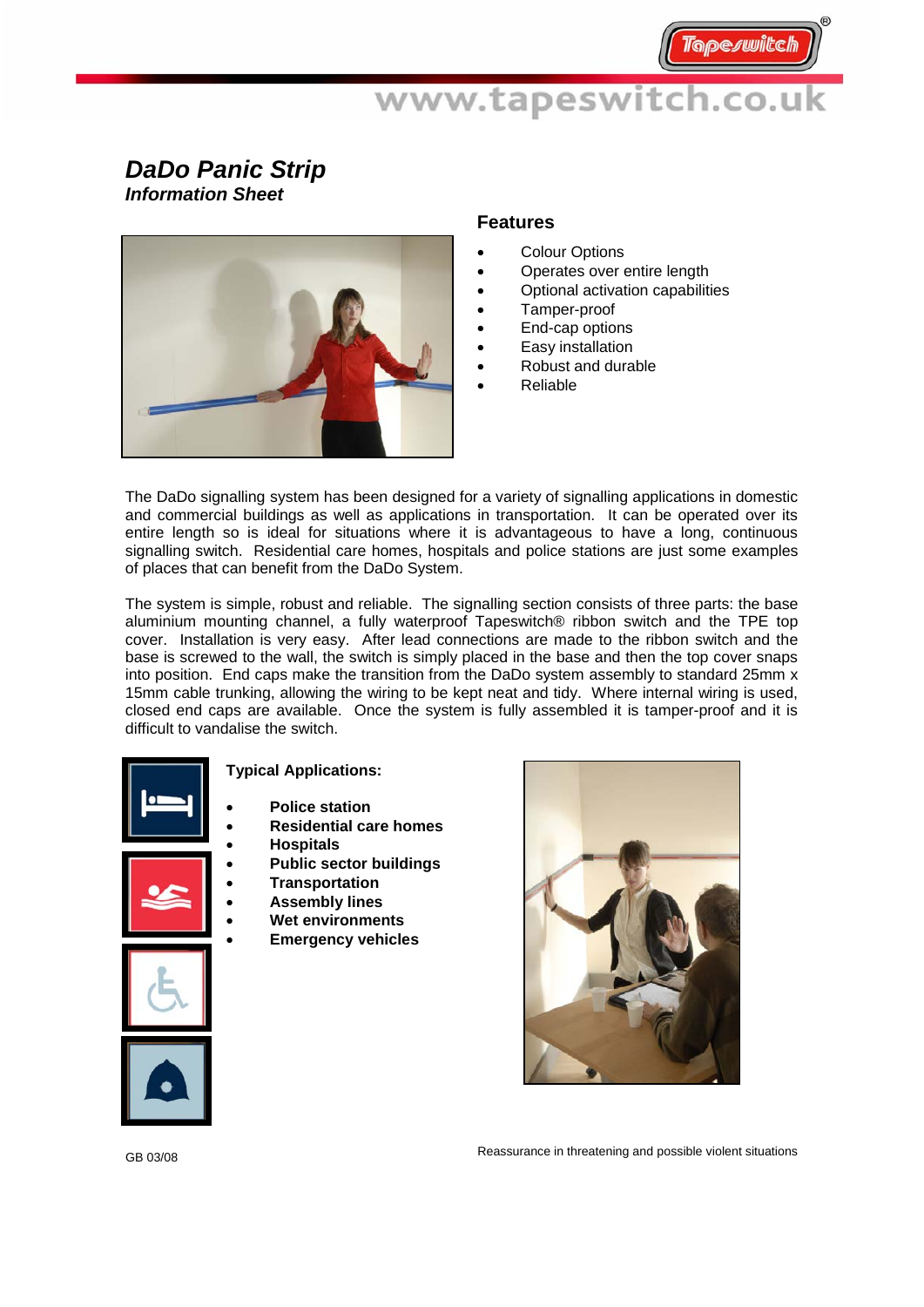### **Activation Options**



The system is available in optional activation. The HiSens version is ideal for panic alarm situations where it is desirable that any contact with the strip, for example, even when someone is pushed into it, causes an alarm. If a great deal of accidental contact is envisaged, which would cause nuisance tripping of the alarm, the LoSens version may be more appropriate, since this a more deliberate operation. The only difference between the two systems is that the HiSens uses a higher, black ribbon-switch and the LoSens uses a lower, white ribbon-switch.

### **End-cap Options**

Black or white end-cap kits are available, comprising: 2 x closed & 2 x trunking end-caps & 4 x grease-filled terminals





Trunking end-caps for transition to 25x15mm standard trunking





Closed end-cap for embedded cable Installations









**Illuminated Kit** 

Illuminated kits Comprise: 4 x white end-caps: 2 x closed & 2 x trunking end-caps , 4 x grease-filled terminals and PCB with coloured LED and 5M cable.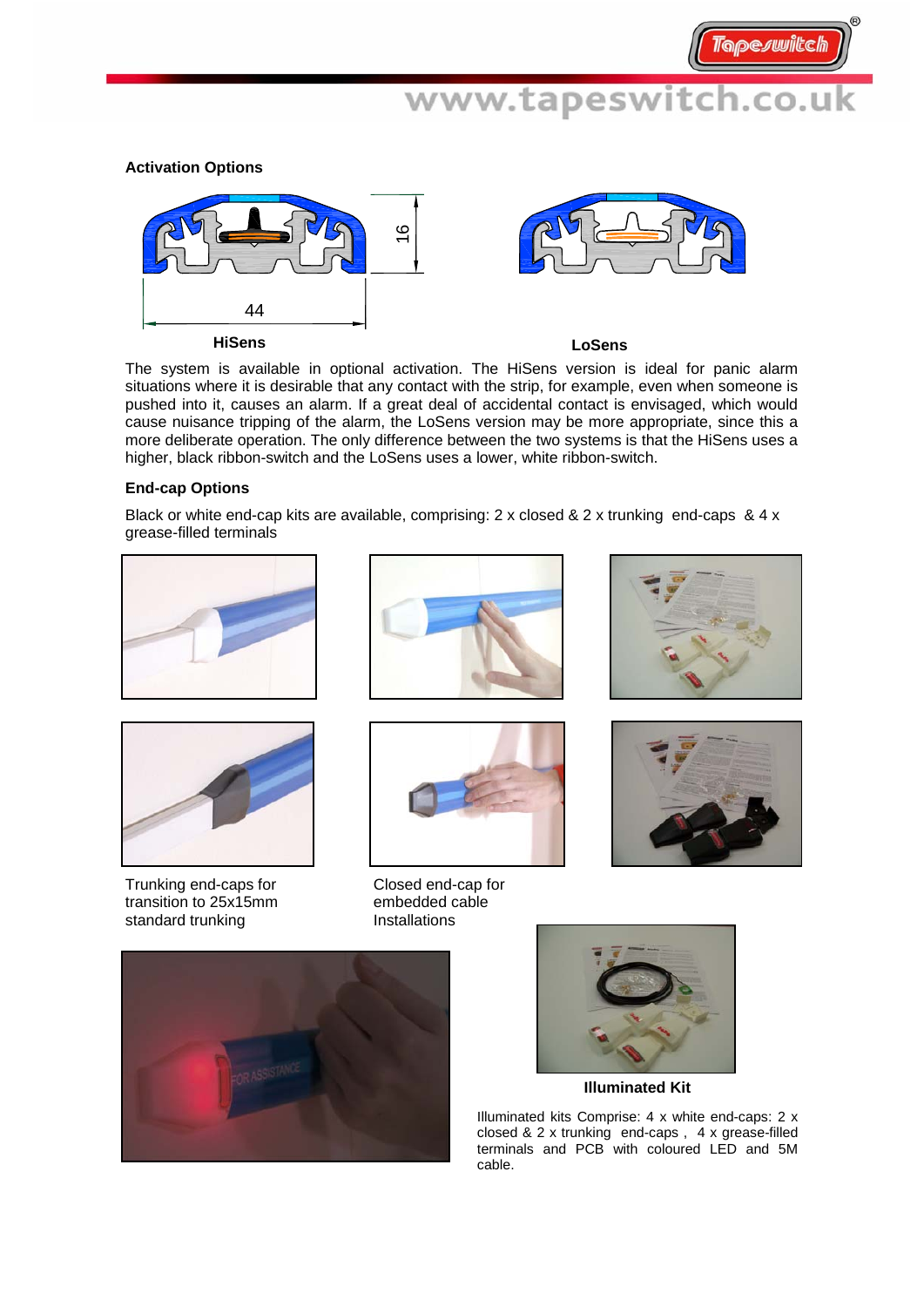### **Installation Accessories**



**Flexible Internal Corner** 



**Flexible External Corner** 

For situations where the DaDo system needs to follow the contours of the room we have designed a flexible internal/external corner.

### **Installation Tools**



The Top-cover roller has been designed for installations where long-runs of DaDo are to be installed, once a small section of the top cover has located into the DaDo channel the Top-cover roller is rolled along the lengths of DaDo locking the top cover to the aluminium mounting channel.

### **Standard Sizes and Colour Options**



### **Top-cover roller Community Community Third-hand alignment tool**

When installing multiple lengths of DaDo the third-hand alignment tool ensures the top cover will bridge the joins seamlessly. The tool holds together two lengths of channel whilst the installer positions and aligns the channel, the added benefit of a fitted spiritlevel ensures the installation is as easy as possible.

The DaDo system is available in a single lengths of up to 30m and is supplied in increments of 250mm, The mounting channel is supplied in either 2m or 3m lengths for ease of transportation. The channel is pre-drilled and the holes are countersunk for easy installation. The DaDo top-cover is available in 2 colour options; police blue or grey with a red stripe (as shown on front cover). As with any of our products we can customise to suit the customers requirements. If you have a requirement that you think would benefit your installation please contact our sales team to discuss it further.